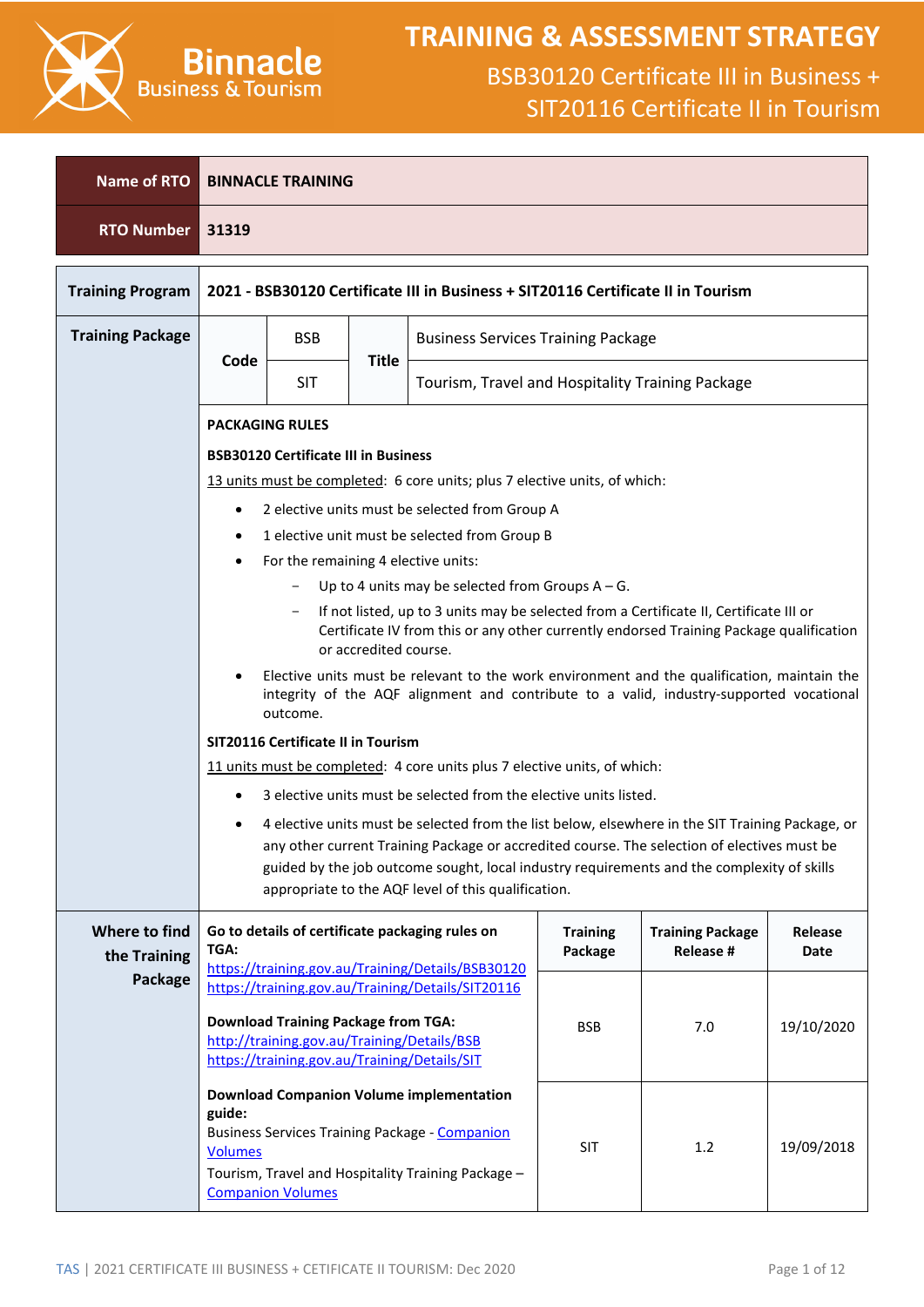

# **TRAINING & ASSESSMENT STRATEGY**

| <b>Qualifications</b> | CODE: BSB30120 TITLE: Certificate III in Business |
|-----------------------|---------------------------------------------------|
|                       | <b>QUALIFICATION RELEASE #: 1</b>                 |
|                       | <b>RELEASE DATE: 18/10/2020</b>                   |
|                       | CODE: SIT20116 TITLE: Certificate II in Tourism   |
|                       | <b>QUALIFICATION RELEASE #: 2</b>                 |
|                       | <b>RELEASE DATE: 01/04/2016</b>                   |

| <b>Qualifications &amp;</b>                    | <b>CODE</b> | <b>TITLE</b>                                                     | <b>SIT20116 Cert</b><br>II in Tourism | <b>BSB30120 Cert</b><br><b>III in Business</b> |  |
|------------------------------------------------|-------------|------------------------------------------------------------------|---------------------------------------|------------------------------------------------|--|
| <b>Units of</b><br>Competency                  | SITTIND001  | Source and use information on the tourism and travel<br>industry | CORE                                  | Ε                                              |  |
|                                                | SITXWHS001  | Participate in safe work practices                               | CORE                                  |                                                |  |
|                                                | SITXCOM002  | Show social and cultural sensitivity                             | CORE                                  |                                                |  |
|                                                | SITXCCS003  | Interact with customers                                          | CORE                                  |                                                |  |
|                                                | SITXCOM001  | Source and present information                                   | L1                                    |                                                |  |
|                                                | BSBSUS201   | Participate in environmentally sustainable work practices        | L2                                    |                                                |  |
|                                                | BSBWOR203   | Work effectively with others                                     | L <sub>3</sub>                        |                                                |  |
|                                                | BSBPEF301   | Organise personal work priorities                                | E1                                    | L (GROUP B)                                    |  |
|                                                | BSBXTW301   | Work in a team                                                   | E2                                    | L (GROUP C)                                    |  |
|                                                | BSBTEC301   | Design and produce business documents                            | E3                                    | L (GROUP A)                                    |  |
|                                                | BSBWRT311   | Write simple documents                                           | E4                                    | L (GROUP A)                                    |  |
|                                                | BSBPEF201   | Support personal wellbeing in the workplace                      |                                       | CORE                                           |  |
|                                                | BSBWHS311   | Assist with maintaining workplace safety                         |                                       | <b>CORE</b>                                    |  |
|                                                | BSBSUS211   | Participate in sustainable work practices                        |                                       | CORE                                           |  |
|                                                | BSBTWK301   | Use inclusive work practices                                     |                                       | CORE                                           |  |
|                                                | BSBXCM301   | Engage in workplace communication                                |                                       | CORE                                           |  |
|                                                | BSBCRT311   | Apply critical thinking skills in a team environment             |                                       | CORE                                           |  |
|                                                | BSBTEC303   | Create electronic presentations                                  |                                       | L (GROUP A)                                    |  |
|                                                | BSBOPS304   | Deliver and monitor a service to customers                       |                                       | L (GROUP D)                                    |  |
| $E =$ Imported elective; $L =$ Listed elective |             |                                                                  |                                       |                                                |  |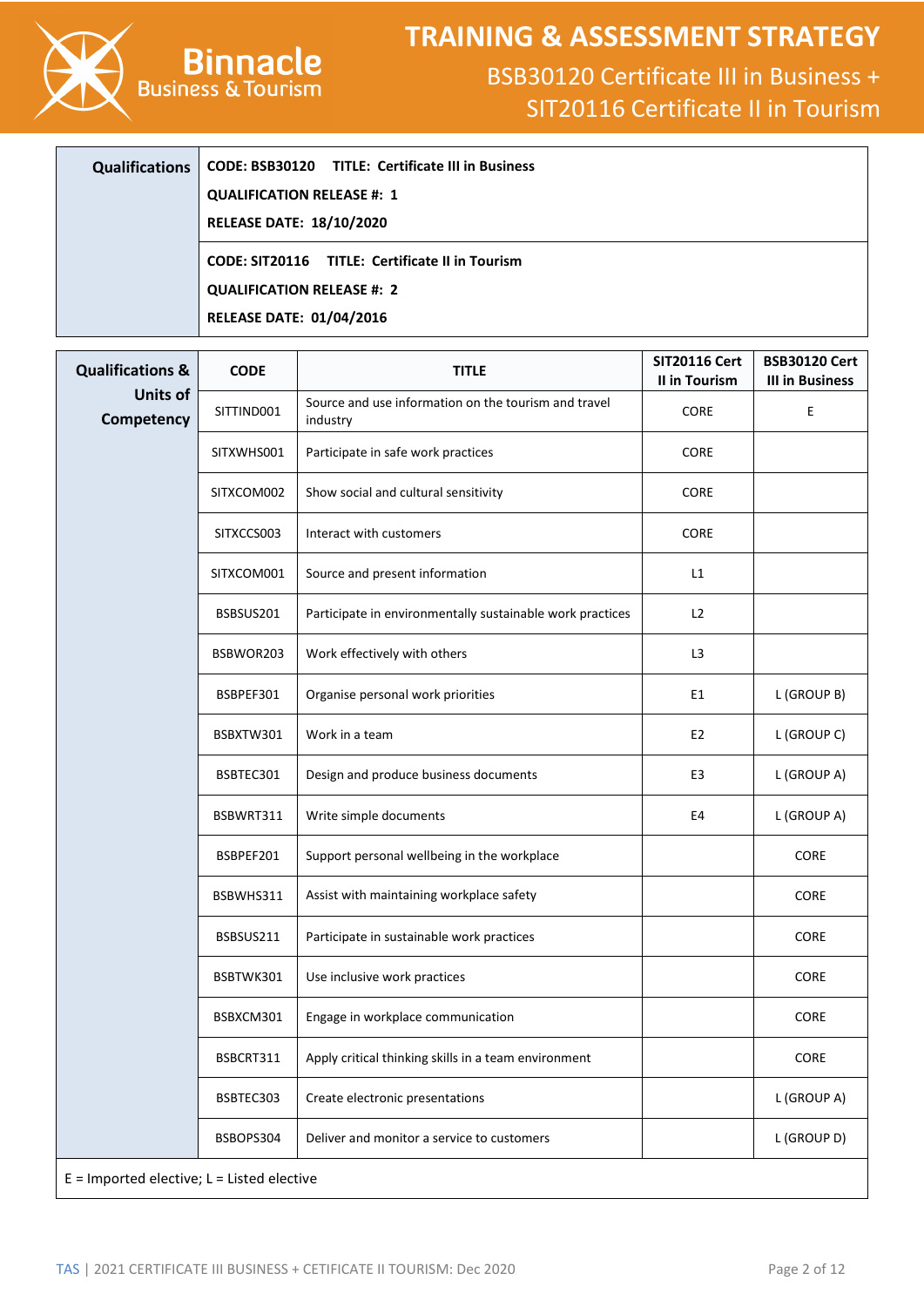

# **Binnacle**<br>Business & Tourism

| schools.                                                                                                                                                            |              |                                                           |                                                                                                                                                                                                                                                                                                                                                                                                                                                                                                                                                                                                                                                                                                                                                                                                                                                                                                                                                                                                                                                                                                                                                                                                                            |  |  |
|---------------------------------------------------------------------------------------------------------------------------------------------------------------------|--------------|-----------------------------------------------------------|----------------------------------------------------------------------------------------------------------------------------------------------------------------------------------------------------------------------------------------------------------------------------------------------------------------------------------------------------------------------------------------------------------------------------------------------------------------------------------------------------------------------------------------------------------------------------------------------------------------------------------------------------------------------------------------------------------------------------------------------------------------------------------------------------------------------------------------------------------------------------------------------------------------------------------------------------------------------------------------------------------------------------------------------------------------------------------------------------------------------------------------------------------------------------------------------------------------------------|--|--|
|                                                                                                                                                                     |              |                                                           |                                                                                                                                                                                                                                                                                                                                                                                                                                                                                                                                                                                                                                                                                                                                                                                                                                                                                                                                                                                                                                                                                                                                                                                                                            |  |  |
|                                                                                                                                                                     |              |                                                           | Ongoing program support, including dedicated Program Manager and Administration Officer                                                                                                                                                                                                                                                                                                                                                                                                                                                                                                                                                                                                                                                                                                                                                                                                                                                                                                                                                                                                                                                                                                                                    |  |  |
|                                                                                                                                                                     |              |                                                           |                                                                                                                                                                                                                                                                                                                                                                                                                                                                                                                                                                                                                                                                                                                                                                                                                                                                                                                                                                                                                                                                                                                                                                                                                            |  |  |
|                                                                                                                                                                     |              |                                                           |                                                                                                                                                                                                                                                                                                                                                                                                                                                                                                                                                                                                                                                                                                                                                                                                                                                                                                                                                                                                                                                                                                                                                                                                                            |  |  |
|                                                                                                                                                                     |              |                                                           |                                                                                                                                                                                                                                                                                                                                                                                                                                                                                                                                                                                                                                                                                                                                                                                                                                                                                                                                                                                                                                                                                                                                                                                                                            |  |  |
| $\bullet$                                                                                                                                                           |              |                                                           | seek skills and an entry-level qualification for the business services, tourism/travel and                                                                                                                                                                                                                                                                                                                                                                                                                                                                                                                                                                                                                                                                                                                                                                                                                                                                                                                                                                                                                                                                                                                                 |  |  |
| $\bullet$                                                                                                                                                           |              |                                                           |                                                                                                                                                                                                                                                                                                                                                                                                                                                                                                                                                                                                                                                                                                                                                                                                                                                                                                                                                                                                                                                                                                                                                                                                                            |  |  |
| $\overline{\phantom{m}}$                                                                                                                                            |              |                                                           | a higher certification (e.g. Certificate III/IV in / Diploma of Business or Tourism); or                                                                                                                                                                                                                                                                                                                                                                                                                                                                                                                                                                                                                                                                                                                                                                                                                                                                                                                                                                                                                                                                                                                                   |  |  |
| <b>QLD SCHOOLS</b>                                                                                                                                                  |              |                                                           |                                                                                                                                                                                                                                                                                                                                                                                                                                                                                                                                                                                                                                                                                                                                                                                                                                                                                                                                                                                                                                                                                                                                                                                                                            |  |  |
| Upon successful completion, students are certified with a maximum of 8 Queensland Certificate of<br>Education (QCE) Credits, as follows:                            |              |                                                           |                                                                                                                                                                                                                                                                                                                                                                                                                                                                                                                                                                                                                                                                                                                                                                                                                                                                                                                                                                                                                                                                                                                                                                                                                            |  |  |
| <b>Expected Total QCE</b><br><b>Credits</b><br>Cert II<br>Cert III<br><b>Comments</b><br>(assuming 90% or<br>$(8/13$ units)<br>$(11$ units)<br>greater new learning |              |                                                           |                                                                                                                                                                                                                                                                                                                                                                                                                                                                                                                                                                                                                                                                                                                                                                                                                                                                                                                                                                                                                                                                                                                                                                                                                            |  |  |
|                                                                                                                                                                     |              |                                                           | Reporting 5 x overlapping units to the Cert II                                                                                                                                                                                                                                                                                                                                                                                                                                                                                                                                                                                                                                                                                                                                                                                                                                                                                                                                                                                                                                                                                                                                                                             |  |  |
|                                                                                                                                                                     |              |                                                           | *4 Credits obtained from Cert III (>50% but<br><75% of units reported solely to Cert III).                                                                                                                                                                                                                                                                                                                                                                                                                                                                                                                                                                                                                                                                                                                                                                                                                                                                                                                                                                                                                                                                                                                                 |  |  |
| Hospitality:                                                                                                                                                        |              |                                                           |                                                                                                                                                                                                                                                                                                                                                                                                                                                                                                                                                                                                                                                                                                                                                                                                                                                                                                                                                                                                                                                                                                                                                                                                                            |  |  |
|                                                                                                                                                                     |              | <b>Expected Total QCE</b><br><b>Credits</b>               |                                                                                                                                                                                                                                                                                                                                                                                                                                                                                                                                                                                                                                                                                                                                                                                                                                                                                                                                                                                                                                                                                                                                                                                                                            |  |  |
| $(6/11$ units)                                                                                                                                                      | $(13$ units) | (assuming 90% or<br>greater new learning<br>for Cert III) | <b>Comments</b>                                                                                                                                                                                                                                                                                                                                                                                                                                                                                                                                                                                                                                                                                                                                                                                                                                                                                                                                                                                                                                                                                                                                                                                                            |  |  |
| 0 or 1 <sup>^</sup>                                                                                                                                                 | 8            | 8 or 9                                                    | Reporting 5 x overlapping units to the Cert III<br>*0 or 1 Credits obtained from Cert II (>50%                                                                                                                                                                                                                                                                                                                                                                                                                                                                                                                                                                                                                                                                                                                                                                                                                                                                                                                                                                                                                                                                                                                             |  |  |
|                                                                                                                                                                     |              |                                                           | but <75% of units reported solely to Cert III).                                                                                                                                                                                                                                                                                                                                                                                                                                                                                                                                                                                                                                                                                                                                                                                                                                                                                                                                                                                                                                                                                                                                                                            |  |  |
|                                                                                                                                                                     | 4<br>Cert II | $4*$<br>Cert III                                          | This Binnacle Training Program is delivered via third-party arrangements with individual partner<br>Binnacle Training (Lead RTO) - Responsibilities:<br>Binnacle Lounge and Canvas Learning Management System (LMS)<br>Partner School Responsibilities:<br>Human Resources (Program Deliverer and at least one nominated back-up deliverer)<br>Physical Resources (equipment and facilities)<br>Delivery and assessment of program<br>School-specific information, required by Binnacle Training (as per the Standards for RTOs 2015 - Clauses<br>1.1 to 1.4 and 2.2 - Implementing, monitoring and evaluating training and assessment strategies and<br>practices), is collected via the Binnacle Training Third-Party Agreement (Fillable) as completed by the<br>Third-Party (School) and approved by Binnacle Administration.<br>This program is offered to senior high school students (commencing in Year 10 or Year 11) wishing to:<br>interrelated industries; and<br>use the qualification as an articulation into -<br>University (e.g. Bachelor of Business or Tourism Management).<br>for Cert II)<br>8<br>EXAMPLE: Student presenting with Credit Transfer of 2 or more units from SIT20316 Certificate II in |  |  |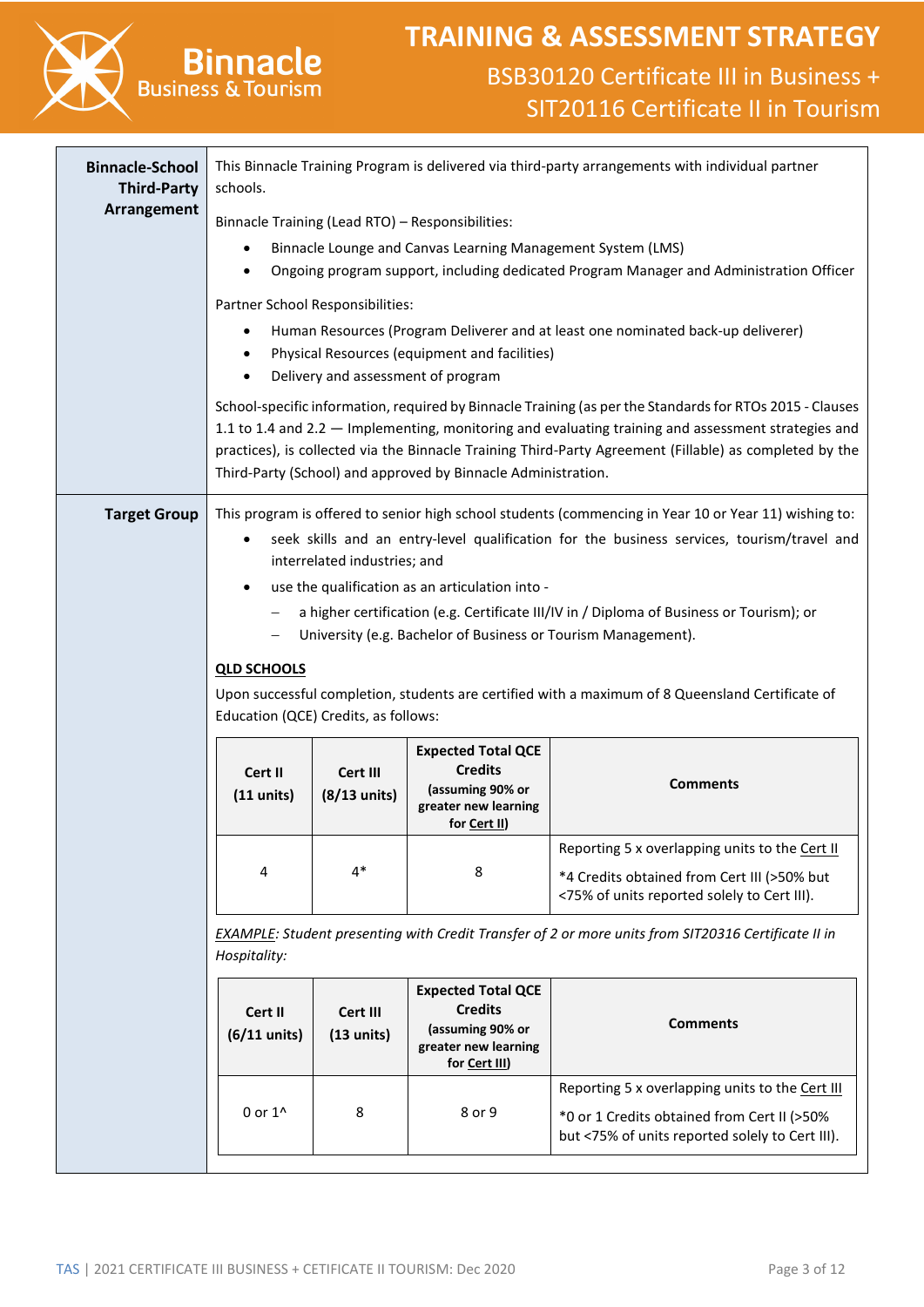

| Entry<br><b>Requirements</b> | There are no formal training package entry requirements for either qualification, however a Language,<br>Literacy & Numeracy (LLN) Screening process is undertaken at the time of initial enrolment to ensure<br>students have the capacity to effectively engage with the content. |
|------------------------------|-------------------------------------------------------------------------------------------------------------------------------------------------------------------------------------------------------------------------------------------------------------------------------------|
|                              | Students require AQF level 3 written and spoken English and numeracy skills to be able to meet the<br>Foundation Skills requirements within the units of the Certificate III qualification.                                                                                         |
|                              | This program is delivered as a 'Fee for Service' offering only and as per the Binnacle-school invoicing<br>arrangement. There are no entry restrictions based on funding arrangements.                                                                                              |
|                              | Students must have access to the following resources (either individually or through resources supplied<br>by the school):                                                                                                                                                          |
|                              | Regular access to a computer with audio                                                                                                                                                                                                                                             |
|                              | Internet access preferably with broadband access, and an Internet data plan that allows for<br>$\bullet$<br>sufficient internet data use.                                                                                                                                           |
|                              | Regular access to a printer, and a scanner or camera/mobile device to upload images.<br>$\bullet$                                                                                                                                                                                   |
|                              | An anti-virus program installed on the computer.<br>٠                                                                                                                                                                                                                               |
|                              | Basic computer abilities including use of YouTube, Microsoft Word and Adobe Reader; and the<br>ability to download and upload documents.                                                                                                                                            |

| <b>Learning and</b>                      | <b>DURATION</b>                                                                                                                                                                                                                                                                                                                                                                                                                                                                                    |  |  |  |  |
|------------------------------------------|----------------------------------------------------------------------------------------------------------------------------------------------------------------------------------------------------------------------------------------------------------------------------------------------------------------------------------------------------------------------------------------------------------------------------------------------------------------------------------------------------|--|--|--|--|
| <b>Assessment</b><br><b>Arrangements</b> | The program content has been deliberately packaged into 7 terms [based on delivery across one line<br>on the timetable (minimum 3 lessons per week, i.e. 210 minutes per week) over 2 years].                                                                                                                                                                                                                                                                                                      |  |  |  |  |
|                                          | A blended-delivery model will be used whereby students will have access to:<br>Trainer-led classroom delivery of content.<br>$\bullet$<br>Online modules that house learning content (through Binnacle Lounge and Canvas LMS).<br>$\bullet$<br>Assessment activities to be completed online through the LMS.<br>Assessment activities and projects to be completed in the classroom and/or student-led<br>environment.<br>Participation in an Industry Discovery - at a Tourism-related workplace. |  |  |  |  |
|                                          | This program uses single unit and clustered unit assessment.                                                                                                                                                                                                                                                                                                                                                                                                                                       |  |  |  |  |
|                                          | Assessment and training will be conducted at the school. Assessment methodologies will vary<br>according to specific requirements of the Units of Competency. A range of methods will be used,<br>including:                                                                                                                                                                                                                                                                                       |  |  |  |  |
|                                          | Knowledge quizzes, short answer questions and other project/case study reports.<br>$\bullet$<br>Skills demonstrations, reports, documents, observations.<br>Portfolios of evidence as completed by the student over time.<br>$\bullet$<br>Simulated assessment environment (Tourism-related industry) - located at the school.                                                                                                                                                                     |  |  |  |  |
|                                          | Under supervision, students will undertake projects, and plan and deliver a range of services and<br>events to members of the school community (students, teachers, and staff). Some of these projects<br>may involve an 'outside subject timetable' commitment on behalf of the students and the deliverer<br>(supervision).                                                                                                                                                                      |  |  |  |  |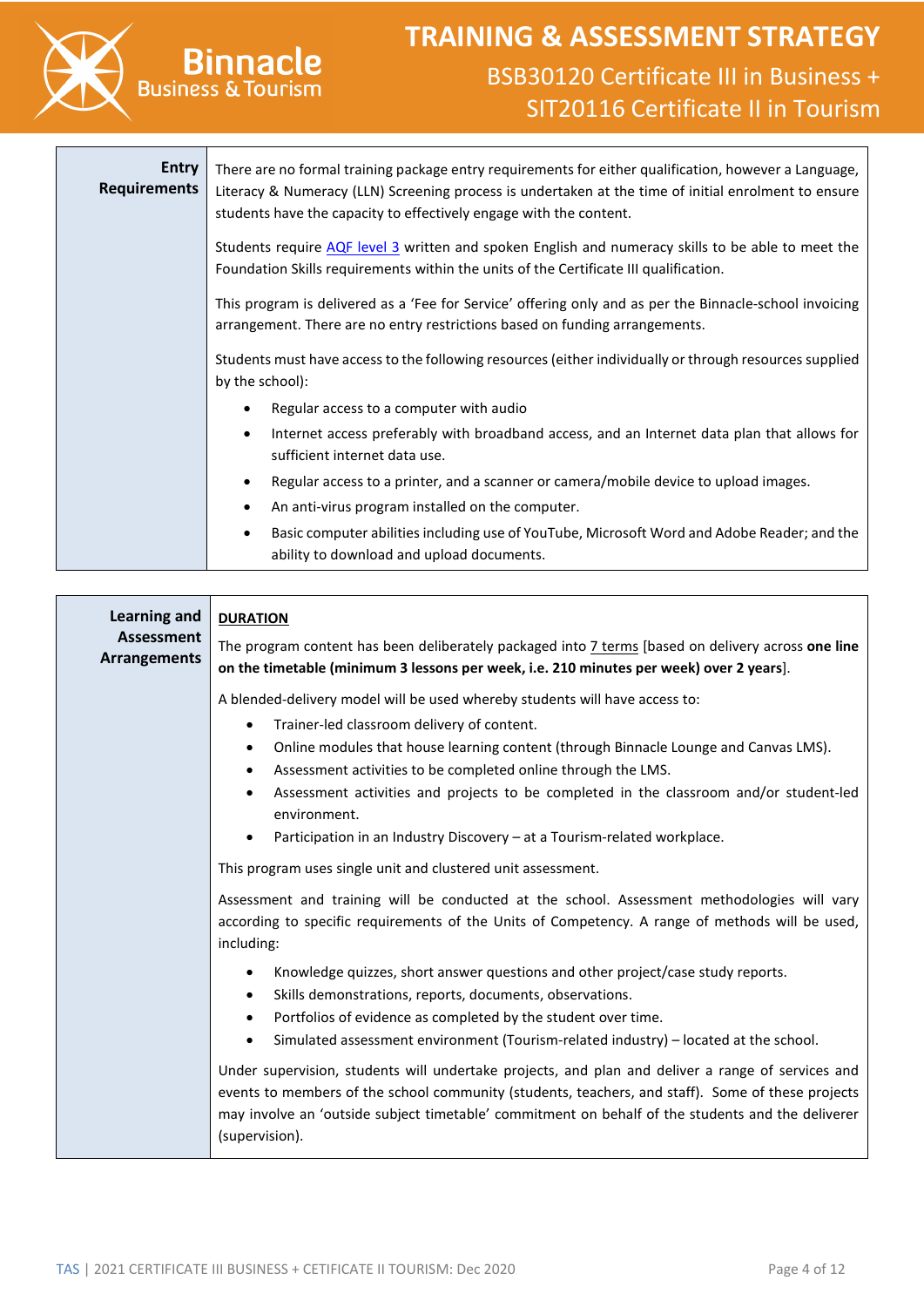

| <b>Learning and</b> | 'VOLUME OF LEARNING' AND 'AMOUNT OF TRAINING'                                                                                                                                                                                                                                                                                                                                                                                                                                                                                                                                                                                                                                   |  |  |  |  |  |
|---------------------|---------------------------------------------------------------------------------------------------------------------------------------------------------------------------------------------------------------------------------------------------------------------------------------------------------------------------------------------------------------------------------------------------------------------------------------------------------------------------------------------------------------------------------------------------------------------------------------------------------------------------------------------------------------------------------|--|--|--|--|--|
| Assessment          | Volume of Learning (VoL)* per Australian Qualifications Framework volume of learning indicators:                                                                                                                                                                                                                                                                                                                                                                                                                                                                                                                                                                                |  |  |  |  |  |
| <b>Arrangements</b> | Certificate II = $0.5 - 1$ year (600 - 1200 hours).                                                                                                                                                                                                                                                                                                                                                                                                                                                                                                                                                                                                                             |  |  |  |  |  |
| Continued.          | Certificate III = $1 - 2$ years (1200 - 2400 hours).                                                                                                                                                                                                                                                                                                                                                                                                                                                                                                                                                                                                                            |  |  |  |  |  |
|                     | *VoL describes how long a learner who does not hold any of the competencies identified in the<br>relevant units of competency or modules would take to develop all the required skills and knowledge.<br>Further, the VoL includes all teaching, learning and assessment activities that are required to be<br>undertaken by the typical student to achieve the learning outcomes. These activities may include<br>some or all of the following: guided learning (such as classes, lectures, tutorials, on-line study or self-<br>paced study guides), individual study, research, learning activities in the workplace and assessment<br>activities. (AQF, Volume of Learning) |  |  |  |  |  |
|                     | Amount of Training (AoT) for this program consists of classroom learning, self-study and practical<br>work experience.                                                                                                                                                                                                                                                                                                                                                                                                                                                                                                                                                          |  |  |  |  |  |
|                     | Classroom learning = 245 hours (1 study line over 2 years).                                                                                                                                                                                                                                                                                                                                                                                                                                                                                                                                                                                                                     |  |  |  |  |  |
|                     | There is an element of self-study (formative activities scheduled for students to undertake outside of<br>subject time). These activities are used by students to deepen their own understanding of the content,<br>undertaken prior to assessment for that particular module or topic of study. Across this 2 year program,<br>Binnacle has devoted an additional 70 minutes per week (equivalent of an additional 1 lesson per week)<br>for these formative activities.                                                                                                                                                                                                       |  |  |  |  |  |
|                     | Self-Study (Formative Activities) Hours = 82 hours (i.e. 1.17 hours x 70 weeks)                                                                                                                                                                                                                                                                                                                                                                                                                                                                                                                                                                                                 |  |  |  |  |  |
|                     | An additional 6 hours (minimum) of 'Industry Discovery' practical experience is undertaken by students<br>across the program.                                                                                                                                                                                                                                                                                                                                                                                                                                                                                                                                                   |  |  |  |  |  |
|                     | <b>Practical Experience (Industry Discovery = 12 hours)</b>                                                                                                                                                                                                                                                                                                                                                                                                                                                                                                                                                                                                                     |  |  |  |  |  |
|                     | TOTAL AMOUNT OF TRAINING (AoT) = 339 hours (245 + 82 + 12)                                                                                                                                                                                                                                                                                                                                                                                                                                                                                                                                                                                                                      |  |  |  |  |  |
|                     | Binnacle rationalise the VoL hours gap (i.e. VoL 1800 hours LESS AoT 339 hours = 1461 hours) by:                                                                                                                                                                                                                                                                                                                                                                                                                                                                                                                                                                                |  |  |  |  |  |
|                     | Students entering the subject with a large base of foundational skills and knowledge from<br>prior learning (e.g. Years 8-10 Business and other volunteer/work-related history of each<br>student).<br>While students graduate with two qualifications, there is a large amount of overlap<br>$\bullet$<br>(clustering) of units across both qualifications across the 7 terms.                                                                                                                                                                                                                                                                                                 |  |  |  |  |  |
|                     | There being an element of self-study that students may undertake to deepen their own understanding<br>of the content.                                                                                                                                                                                                                                                                                                                                                                                                                                                                                                                                                           |  |  |  |  |  |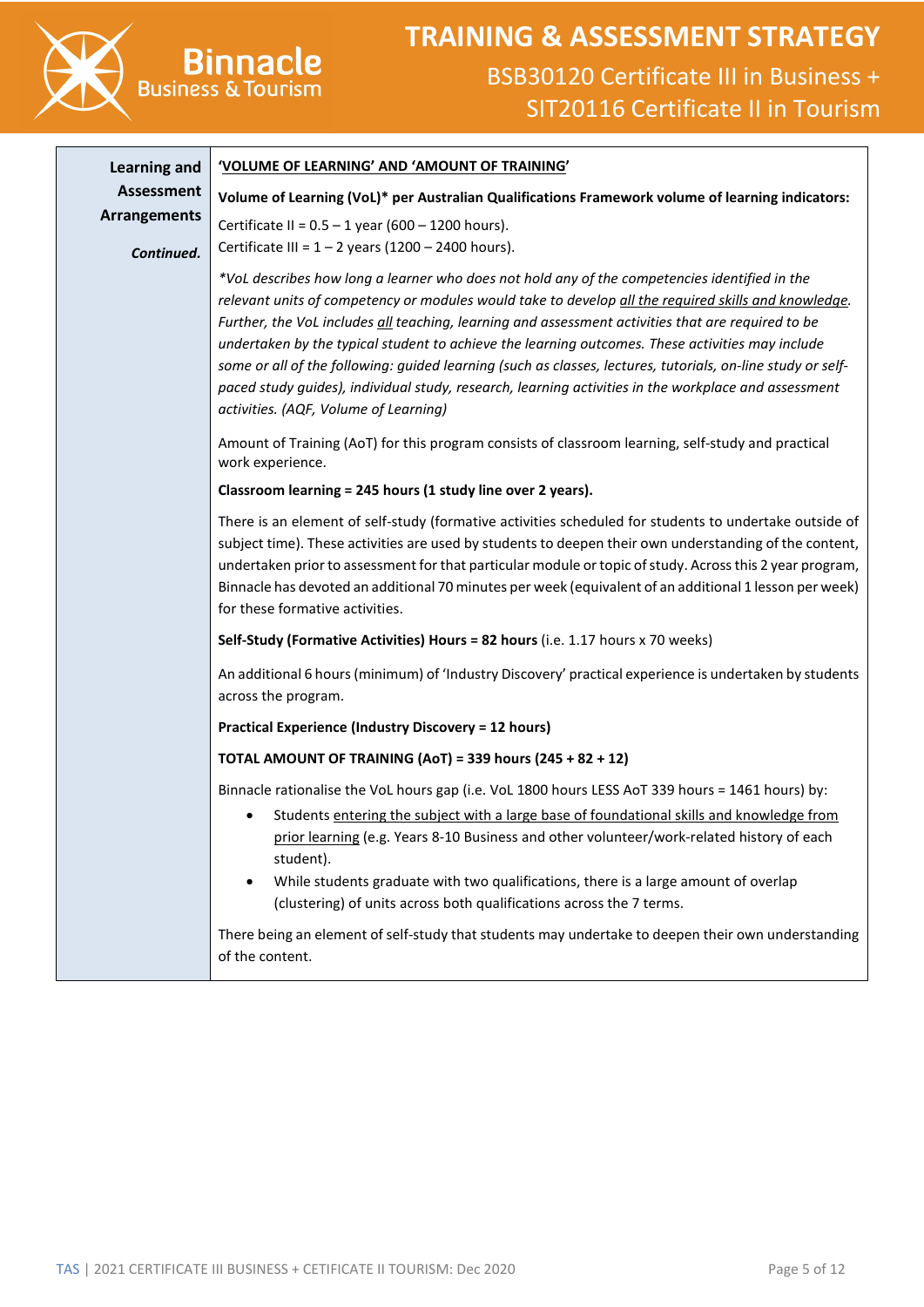

### **TRAINING & ASSESSMENT STRATEGY** BSB30120 Certificate III in Business + SIT20116 Certificate II in Tourism

**Learning and Assessment Arrangements**

*Continued.*

#### **ORGANISATION**

The program will be delivered through class-based tasks as well as both simulated and real business environments at the school - involving the delivery of a range of services and events to customers within the school community (students, teachers and staff).

A range of teaching/learning strategies will be used to deliver the competencies. These include:

- Practical tasks
- Range of hands-on activities including customer interactions
- Group work
- Projects within the school (minimum of 1 different project per school term)
- Practical experience within the school and outside of the school

Evidence contributing towards competency will be collected throughout the program. This evidence will be used to make judgements of competency that are aligned with, and reflect, the requirements of the Unit(s) of Competency.

#### **LANGUAGE, LITERACY AND NUMERACY ASSISTANCE**

Support is available to all students and can be organised – through the deliverer – on a case-by-case and as needed basis throughout the program. 'Reasonable adjustment' is offered for most assessment items.

#### **OPPORTUNITY FOR RPL AND CREDIT TRANSFER**

**Recognition of Prior Learning (RPL)** is an assessment process that assesses the individual's past learning (no matter how it was achieved) to determine the extent to which that individual has achieved the required competency outcomes.

Binnacle offers RPL assessment methods, most commonly in the form of a 'personal review' conducted by the student and verified by the Teacher holding the necessary trainer/assessor qualifications. This often involves the student also providing documentary evidence of past experience, learnings, qualifications etc.

**Credit Transfer** is applying credit for a unit of competency that has previously been successfully completed by a student. Credit Transfer is offered both at enrolment stage and throughout the training program.

A certified copy of the student's Qualification(s) and/or Statement(s) of Attainment listing the unit(s) he or she has previously completed is required as evidence for Credit Transfer.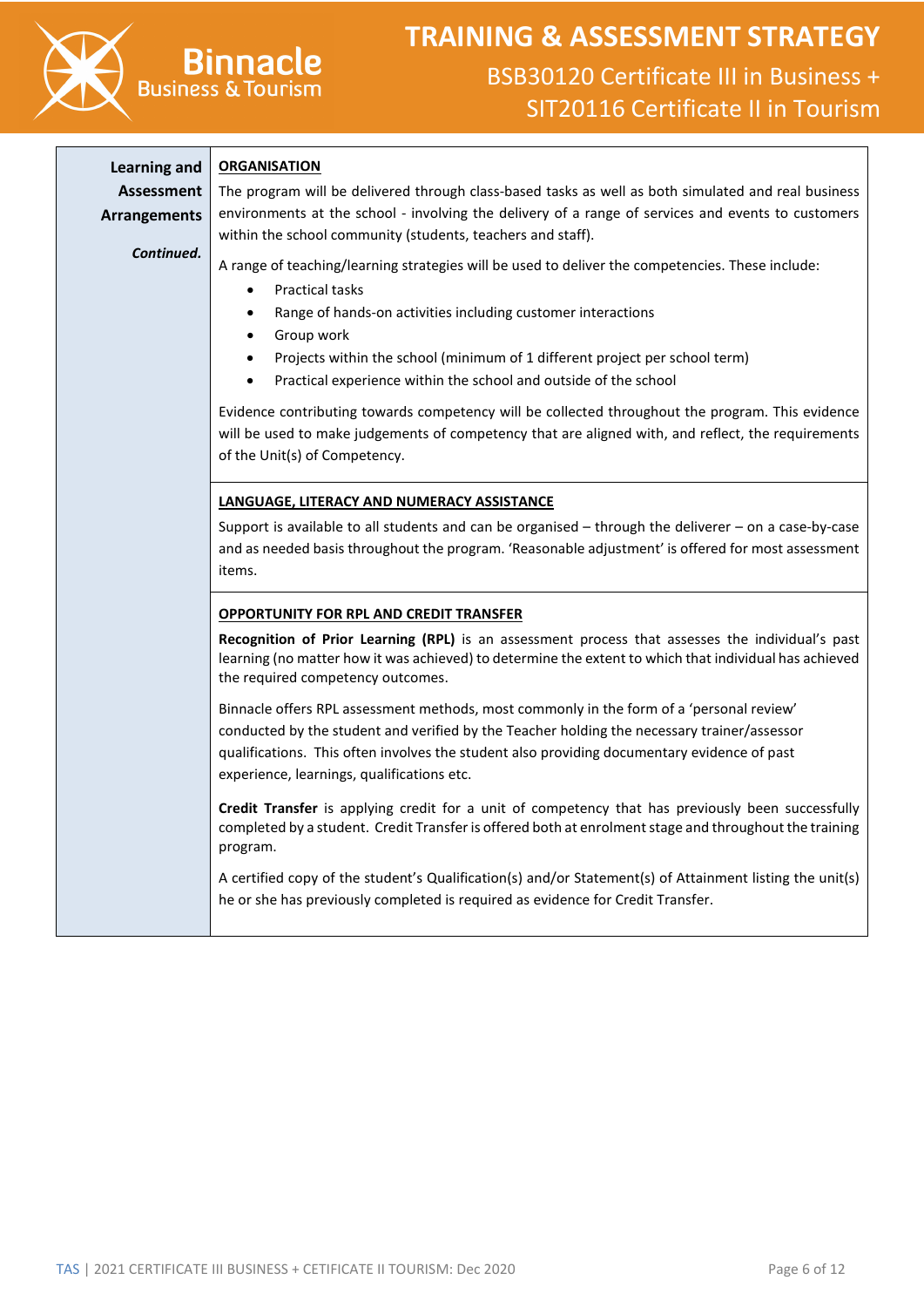

**Binnacle**<br>Business & Tourism

| <b>Learning and</b><br><b>Assessment</b> | <b>COURSE STRUCTURE</b> |                                                                                                                                                                                                                                                                                                                         |                                                                                                                                                          |                                                   |
|------------------------------------------|-------------------------|-------------------------------------------------------------------------------------------------------------------------------------------------------------------------------------------------------------------------------------------------------------------------------------------------------------------------|----------------------------------------------------------------------------------------------------------------------------------------------------------|---------------------------------------------------|
| <b>Arrangements</b>                      |                         |                                                                                                                                                                                                                                                                                                                         | <b>TOPIC/THEME</b>                                                                                                                                       | UNITS OF COMPETENCY<br>(FINALISATION)             |
| Continued.                               | 1<br><b>SEMESTER</b>    | $\mathbf 1$                                                                                                                                                                                                                                                                                                             | Introduction to the Business Services / Tourism and Travel industries<br>Personal Wellbeing in the Workplace<br><b>Organise Personal Work Priorities</b> | BSBPEF201<br>BSBPEF301                            |
|                                          |                         | $\overline{2}$                                                                                                                                                                                                                                                                                                          | Source, Use and Present Information                                                                                                                      | SITTIND001<br>SITXCOM001                          |
|                                          | SEMESTER <sub>2</sub>   | $\overline{\mathbf{3}}$                                                                                                                                                                                                                                                                                                 | Workplace Health and Safety<br>Sustainable Work Practices                                                                                                | BSBWHS311<br>SITXWHS001<br>BSBSUS211<br>BSBSUS201 |
|                                          |                         | $\overline{\mathbf{4}}$                                                                                                                                                                                                                                                                                                 | <b>Inclusive Work Practices</b><br><b>Workplace Communication</b><br>Social and Cultural Sensitivity                                                     | BSBTWK301<br>BSBXCM301<br>SITXCOM002              |
|                                          | m<br><b>SEMESTER</b>    | 5                                                                                                                                                                                                                                                                                                                       | Working in a Team<br><b>Critical Thinking Skills</b><br>Working Effectively with Others                                                                  | BSBXTW301<br>BSBCRT311<br>BSBWOR203               |
|                                          |                         | $6\phantom{1}$                                                                                                                                                                                                                                                                                                          | <b>Electronic Presentations</b><br><b>Business Documents</b>                                                                                             | BSBTEC303<br>BSBTEC301<br>BSBWRT311               |
|                                          |                         | $\overline{\mathbf{z}}$                                                                                                                                                                                                                                                                                                 | <b>Customer Service</b>                                                                                                                                  | BSBOPS304<br>SITXCCS003                           |
|                                          | <b>SEMESTER 4</b><br>8  | <b>Optional Short Courses:</b><br>Examples ONLY (TBC) - issued as a separate Statement of Attainment / non-accredited certificate:<br>Be MoneySmart<br>$\bullet$<br>Provide First Aid<br>$\bullet$<br>Responsible Service of Alcohol (RSA) e.g. Club Training<br>$\bullet$<br>Skills Road (non-accredited)<br>$\bullet$ |                                                                                                                                                          |                                                   |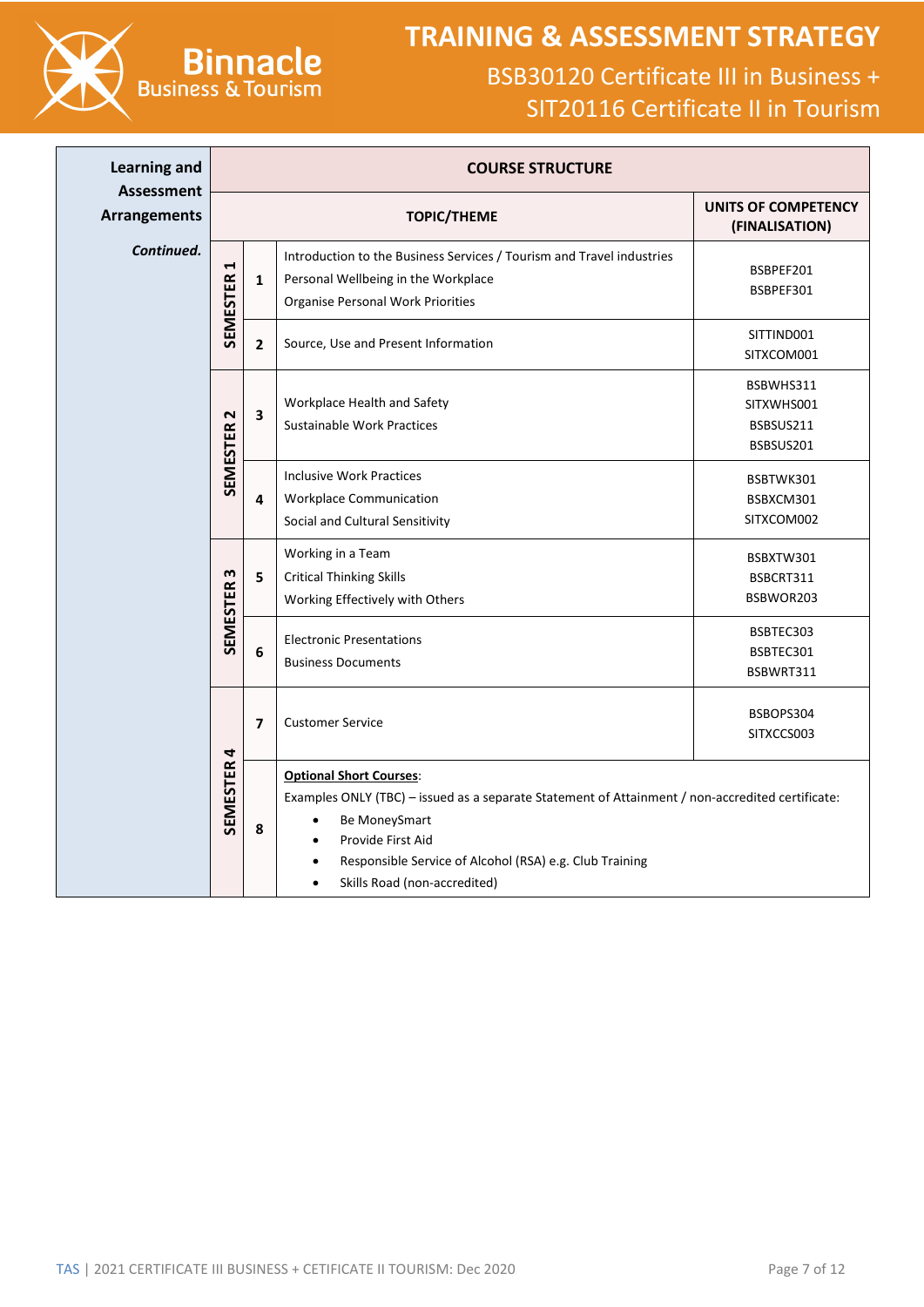

# **TRAINING & ASSESSMENT STRATEGY** BSB30120 Certificate III in Business +

SIT20116 Certificate II in Tourism

**Learning and Assessment Arrangements**

#### **EVIDENCE GATHERING TECHNIQUES**

**Binnacle** 

The following matrix identifies the type of evidence that **may be** collected to enable judgements to be made about student's success in units of competency. Evidence gathering techniques may be adjusted to best suit the unit of competency requirements.

*Continued.*

Students may submit evidence to gain RPL for competencies.

| UNITS OF COMPETENCY |                                                               |                                            |                                                           |             | B           | C           | D           | Е           |
|---------------------|---------------------------------------------------------------|--------------------------------------------|-----------------------------------------------------------|-------------|-------------|-------------|-------------|-------------|
| SITTIND001          | Source and use information on the tourism and travel industry |                                            |                                                           |             |             | $\boxtimes$ | $\boxtimes$ | $\boxtimes$ |
| SITXWHS001          |                                                               | Participate in safe work practices         |                                                           | $\boxtimes$ | $\boxtimes$ | $\boxtimes$ | $\boxtimes$ | $\boxtimes$ |
| SITXCOM002          |                                                               | Show social and cultural sensitivity       |                                                           | $\boxtimes$ | $\boxtimes$ | $\boxtimes$ | $\boxtimes$ | $\boxtimes$ |
| SITXCCS003          |                                                               | Interact with customers                    |                                                           | $\boxtimes$ | $\boxtimes$ | $\boxtimes$ | $\boxtimes$ | $\boxtimes$ |
| SITXCOM001          |                                                               | Source and present information             |                                                           | $\boxtimes$ | $\boxtimes$ | $\boxtimes$ | $\boxtimes$ | $\boxtimes$ |
| BSBSUS201           |                                                               |                                            | Participate in environmentally sustainable work practices | $\boxtimes$ | $\boxtimes$ | $\boxtimes$ | $\boxtimes$ | $\boxtimes$ |
| BSBWOR203           |                                                               | Work effectively with others               |                                                           | $\boxtimes$ | $\boxtimes$ | $\boxtimes$ | $\boxtimes$ | $\boxtimes$ |
| BSBPEF301           |                                                               | Organise personal work priorities          |                                                           | $\boxtimes$ | $\boxtimes$ | $\boxtimes$ | $\boxtimes$ | $\boxtimes$ |
| BSBXTW301           | Work in a team                                                |                                            |                                                           | $\boxtimes$ | $\boxtimes$ | $\boxtimes$ | $\boxtimes$ | $\boxtimes$ |
| BSBTEC301           |                                                               | Design and produce business documents      |                                                           |             | $\boxtimes$ | $\boxtimes$ | $\boxtimes$ | $\boxtimes$ |
| BSBWRT311           |                                                               | Write simple documents                     |                                                           |             | $\boxtimes$ | $\boxtimes$ | $\boxtimes$ | $\boxtimes$ |
| BSBPEF201           | Support personal wellbeing in the workplace                   |                                            |                                                           | $\boxtimes$ | $\boxtimes$ | $\boxtimes$ | $\boxtimes$ | $\boxtimes$ |
| BSBWHS311           | Assist with maintaining workplace safety                      |                                            |                                                           | $\boxtimes$ | $\boxtimes$ | $\boxtimes$ | $\boxtimes$ | $\boxtimes$ |
| BSBSUS211           |                                                               | Participate in sustainable work practices  |                                                           |             | $\boxtimes$ | $\boxtimes$ | $\boxtimes$ | $\boxtimes$ |
| BSBTWK301           |                                                               | Use inclusive work practices               |                                                           |             | $\boxtimes$ | $\boxtimes$ | $\boxtimes$ | $\boxtimes$ |
| BSBXCM301           |                                                               |                                            | Engage in workplace communication                         | $\boxtimes$ | $\boxtimes$ | $\boxtimes$ | $\boxtimes$ | $\boxtimes$ |
| BSBCRT311           |                                                               |                                            | Apply critical thinking skills in a team environment      | $\boxtimes$ | $\boxtimes$ | $\boxtimes$ | $\boxtimes$ | $\boxtimes$ |
| BSBTEC303           |                                                               | Create electronic presentations            |                                                           |             | $\boxtimes$ | $\boxtimes$ | $\boxtimes$ | $\boxtimes$ |
| BSBOPS304           |                                                               | Deliver and monitor a service to customers |                                                           |             | $\boxtimes$ | $\boxtimes$ | $\boxtimes$ | $\boxtimes$ |
|                     |                                                               | $\boldsymbol{\mathsf{A}}$                  | Quiz and short answer questions                           |             |             |             |             |             |
| <b>KEY</b>          |                                                               | B                                          | <b>Case studies and scenarios</b>                         |             |             |             |             |             |
|                     |                                                               | $\mathsf{C}$                               | <b>Practical Tasks</b>                                    |             |             |             |             |             |
|                     |                                                               | D                                          | <b>Major Projects</b>                                     |             |             |             |             |             |
|                     |                                                               | E                                          | <b>Teacher Observations</b>                               |             |             |             |             |             |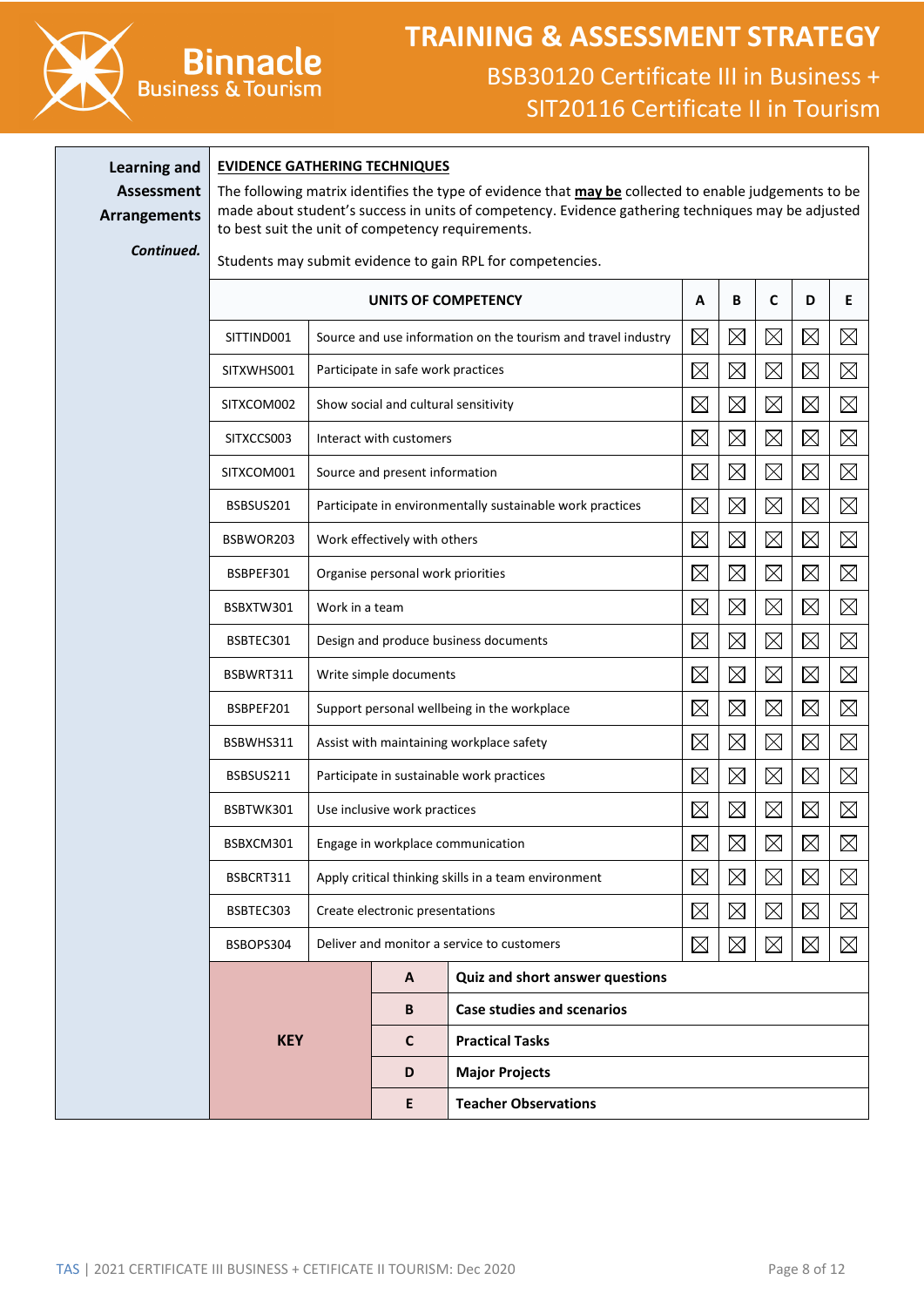

# **Binnacle Business & Tourism**

| <b>Training and</b>                                | <b>UNITS OF</b>                                                       | <b>TRAINING</b>                                                                                                                                                                                                                                                                                                                                                                                                                                                                                                                                     |                                          | <b>TRAINING &amp; ASSESSMENT PERSONNEL</b> |                             |  |  |
|----------------------------------------------------|-----------------------------------------------------------------------|-----------------------------------------------------------------------------------------------------------------------------------------------------------------------------------------------------------------------------------------------------------------------------------------------------------------------------------------------------------------------------------------------------------------------------------------------------------------------------------------------------------------------------------------------------|------------------------------------------|--------------------------------------------|-----------------------------|--|--|
| <b>Assessment Staff</b><br>(Indicate for each unit | <b>COMPETENCY</b>                                                     | <b>ARRANGEMENTS</b>                                                                                                                                                                                                                                                                                                                                                                                                                                                                                                                                 | <b>Technical</b><br><b>Advisor</b>       | Qualified<br><b>Assessor</b>               | Qualified<br><b>Trainer</b> |  |  |
| of competency the staff<br>involved in delivery,   | SITTIND001                                                            | Sole trainer and                                                                                                                                                                                                                                                                                                                                                                                                                                                                                                                                    | <b>Binnacle PM</b>                       | Teacher                                    | Teacher                     |  |  |
| and identify if this is<br>being delivered by one  | SITXWHS001                                                            | assessor - under the<br>support of Binnacle's                                                                                                                                                                                                                                                                                                                                                                                                                                                                                                       | <b>Binnacle PM</b>                       | Teacher                                    | Teacher                     |  |  |
| person, or in a team<br>approach)                  | SITXCOM002                                                            | Program Management<br>(PM) Team.                                                                                                                                                                                                                                                                                                                                                                                                                                                                                                                    | <b>Binnacle PM</b>                       | Teacher                                    | Teacher                     |  |  |
|                                                    | SITXCCS003                                                            |                                                                                                                                                                                                                                                                                                                                                                                                                                                                                                                                                     | <b>Binnacle PM</b>                       | Teacher                                    | Teacher                     |  |  |
|                                                    | SITXCOM001                                                            |                                                                                                                                                                                                                                                                                                                                                                                                                                                                                                                                                     | <b>Binnacle PM</b>                       | Teacher                                    | Teacher                     |  |  |
|                                                    | BSBSUS201                                                             |                                                                                                                                                                                                                                                                                                                                                                                                                                                                                                                                                     | <b>Binnacle PM</b>                       | Teacher                                    | Teacher                     |  |  |
|                                                    | BSBWOR203                                                             |                                                                                                                                                                                                                                                                                                                                                                                                                                                                                                                                                     | <b>Binnacle PM</b>                       | Teacher                                    | Teacher                     |  |  |
|                                                    | BSBPEF301                                                             |                                                                                                                                                                                                                                                                                                                                                                                                                                                                                                                                                     | <b>Binnacle PM</b>                       | Teacher                                    | Teacher                     |  |  |
|                                                    | BSBXTW301                                                             |                                                                                                                                                                                                                                                                                                                                                                                                                                                                                                                                                     | <b>Binnacle PM</b>                       | Teacher                                    | Teacher                     |  |  |
|                                                    | BSBTEC301                                                             |                                                                                                                                                                                                                                                                                                                                                                                                                                                                                                                                                     | <b>Binnacle PM</b>                       | Teacher                                    | Teacher                     |  |  |
|                                                    | BSBWRT311                                                             |                                                                                                                                                                                                                                                                                                                                                                                                                                                                                                                                                     | <b>Binnacle PM</b>                       | Teacher                                    | Teacher                     |  |  |
|                                                    | BSBPEF201                                                             |                                                                                                                                                                                                                                                                                                                                                                                                                                                                                                                                                     | <b>Binnacle PM</b>                       | Teacher                                    | Teacher                     |  |  |
|                                                    | BSBWHS311                                                             |                                                                                                                                                                                                                                                                                                                                                                                                                                                                                                                                                     | <b>Binnacle PM</b>                       | Teacher                                    | Teacher                     |  |  |
|                                                    | BSBSUS211                                                             |                                                                                                                                                                                                                                                                                                                                                                                                                                                                                                                                                     | <b>Binnacle PM</b><br><b>Binnacle PM</b> | Teacher                                    | Teacher                     |  |  |
|                                                    | BSBTWK301                                                             |                                                                                                                                                                                                                                                                                                                                                                                                                                                                                                                                                     |                                          | Teacher                                    | Teacher                     |  |  |
|                                                    | BSBXCM301                                                             |                                                                                                                                                                                                                                                                                                                                                                                                                                                                                                                                                     | <b>Binnacle PM</b>                       | Teacher                                    | Teacher                     |  |  |
|                                                    | BSBCRT311                                                             |                                                                                                                                                                                                                                                                                                                                                                                                                                                                                                                                                     | <b>Binnacle PM</b>                       | Teacher                                    | Teacher                     |  |  |
|                                                    | BSBTEC303                                                             |                                                                                                                                                                                                                                                                                                                                                                                                                                                                                                                                                     | <b>Binnacle PM</b>                       | Teacher                                    | Teacher                     |  |  |
|                                                    | BSBOPS304                                                             |                                                                                                                                                                                                                                                                                                                                                                                                                                                                                                                                                     | <b>Binnacle PM</b>                       | Teacher                                    | Teacher                     |  |  |
| <b>Consultation with</b><br>Industry               | <b>Industry Partners</b><br>$\bullet$                                 | Key industry partners consulted in the development and ongoing refinement of this strategy are listed<br>below. Binnacle meets with each of the listed industry partners for regular advice, ongoing program<br>support and guidance. These industry engagement activities focus on Training and Assessment<br>Strategy, resources, and current industry skills of trainers and assessors.<br><b>Sammut Bulow Bennett Partners</b><br>Brendan Forwood, SBB People<br>Lisa Pisasale, Zimmi Marketing Group<br>Andrew Rickertt, Job Skills Queensland |                                          |                                            |                             |  |  |
|                                                    | Ryan Hanly, Travello App<br>Vinnie D'Alessandro, Rashio & Gifting Owl |                                                                                                                                                                                                                                                                                                                                                                                                                                                                                                                                                     |                                          |                                            |                             |  |  |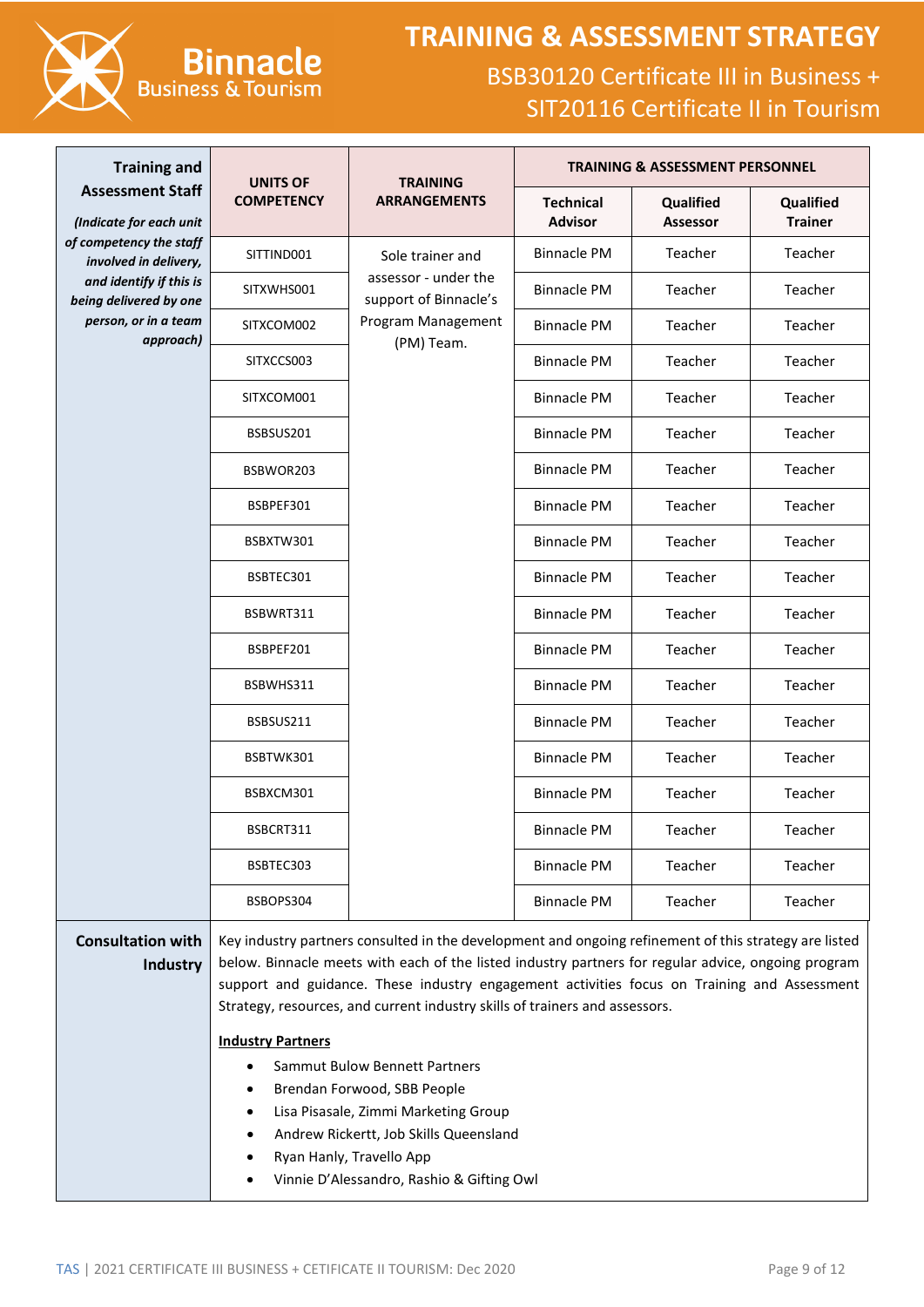

# **TRAINING & ASSESSMENT STRATEGY**

| <b>Consultation with</b>  | Consultation/engagement approaches include:                                                                                                                                                                              |
|---------------------------|--------------------------------------------------------------------------------------------------------------------------------------------------------------------------------------------------------------------------|
| <b>Industry</b>           | Regular meetings (e.g. weekly consultation meetings)<br>٠                                                                                                                                                                |
| Continued.                | Teleconferences<br>$\bullet$                                                                                                                                                                                             |
|                           | Program development / validation meetings<br>$\bullet$                                                                                                                                                                   |
|                           | Program development projects                                                                                                                                                                                             |
| <b>Assessment</b>         | The processes used to validate assessment in this course are:                                                                                                                                                            |
| <b>Validation Process</b> | <b>Validation by Industry</b><br>1.                                                                                                                                                                                      |
|                           | An internal review conducted annually with an industry representative to check that<br>$\bullet$<br>standards expected of students are consistent with current industry practice.                                        |
|                           | The internal review will examine the learning and assessment strategy and identify areas for<br>improvement.                                                                                                             |
|                           | The internal review will also review all assessment instruments to ensure they are appropriate                                                                                                                           |
|                           | for the units of competency and reflect information contained in the elements, performance<br>criteria, performance evidence and assessment conditions.                                                                  |
|                           | Includes, for each individual unit of competency:<br>٠                                                                                                                                                                   |
|                           | Pre-assessment validation (to confirm assessment process and instruments meet the<br>requirements of the Principles of Assessment); completed every 24 months<br>(minimum); and                                          |
|                           | Post-assessment validation record (to confirm assessment evidence provided by the<br>students and the judgement of that evidence meets the requirements of the Rules<br>of Evidence). Completed every 3 years (minimum). |
|                           | <b>Assessment Instrument Review</b><br>2.                                                                                                                                                                                |
|                           | The Binnacle Program Development Specialist and another delegated person (industry expert)<br>$\bullet$                                                                                                                  |
|                           | will review all assessment instruments to ensure they are appropriate for the units of                                                                                                                                   |
|                           | competency and reflect information contained in the elements, performance criteria,                                                                                                                                      |
|                           | knowledge evidence, performance evidence, assessment conditions and Foundation Skills<br>requirements. Improvements will be noted in Binnacle's suite of QA documents, and acted                                         |
|                           | upon.                                                                                                                                                                                                                    |
|                           | Date of next review: 31 July 2021<br>Date of last review: 31 July 2020                                                                                                                                                   |
|                           |                                                                                                                                                                                                                          |
| <b>Physical Resource</b>  | LIST OF SCHOOL RESOURCES:                                                                                                                                                                                                |
| <b>Requirements</b>       | Business facilities and resources located at the school, with:                                                                                                                                                           |
|                           | $\boxtimes$ A simulated office environment and workplace equipment including a desk, chair, printer                                                                                                                      |
|                           | and paper.<br>Personal computers with office software (Microsoft Office - documents, spreadsheets,<br>☑                                                                                                                  |
|                           | presentations), internet access and browser, PDF reader and email application.                                                                                                                                           |
|                           | Access to 'customer groups' within the school (to plan and deliver projects in work teams<br>☑                                                                                                                           |
|                           | within the school environment).                                                                                                                                                                                          |
|                           | Access to school WHS and risk management procedures.<br>☑                                                                                                                                                                |
|                           | Key health and safety equipment and/or aids.<br>☑                                                                                                                                                                        |
|                           | A simulated Tourism-related industry environment located at the school, with:                                                                                                                                            |
|                           | Access to customers and staff* from a diverse range of social and cultural groups, with<br>⊻                                                                                                                             |
|                           | whom the student will interact.                                                                                                                                                                                          |
|                           | * Individuals who participate in simulated activities, set up for the purpose of assessment.                                                                                                                             |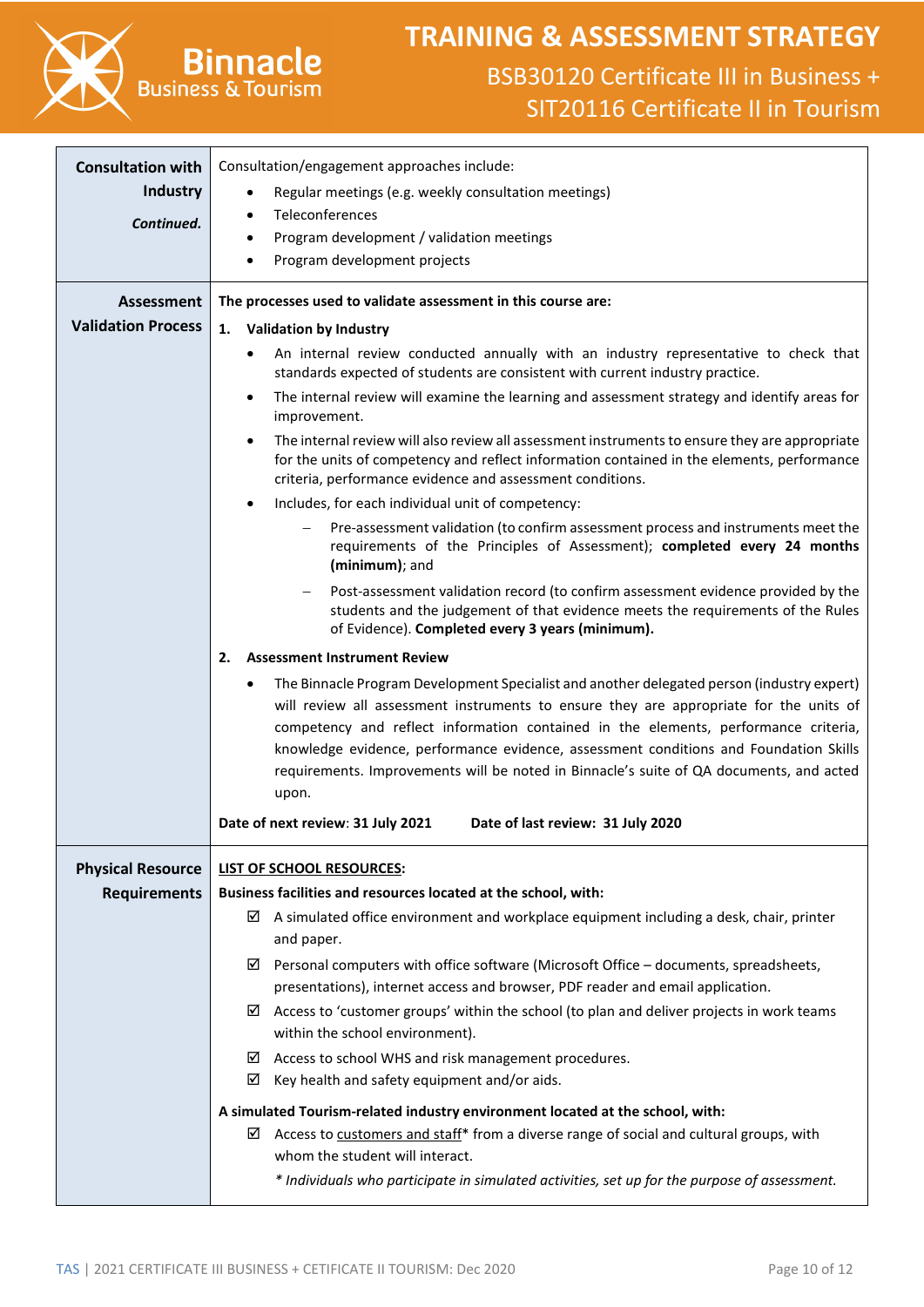

# **Binnacle Business & Tourism**

| <b>Physical Resource</b><br><b>Requirements</b><br>Continued. | NOTE: Binnacle Training provides a comprehensive suite of resources including:<br>A simulated tourism company website ('Go! Travel') which has been designed<br>specifically for assessment purposes and incorporates the Operating Policies and<br>Procedures Manual (OPPM).<br>Comprehensive scenario cards and interactive videos (specific to each assessment<br>task).<br>Facilitating an industry discovery - at a Tourism-related workplace<br>Students participating in a minimum of one industry discovery day (Tourism-related),<br>⊻<br>preferably in Semester 1, to experience an industry workplace where customer and staff<br>interactions will be observed.                                                                                                                                                                                                                                                                                                                                                                                                                                                                                                                                                                                                                                                                                                                                                                                                                                                  |
|---------------------------------------------------------------|------------------------------------------------------------------------------------------------------------------------------------------------------------------------------------------------------------------------------------------------------------------------------------------------------------------------------------------------------------------------------------------------------------------------------------------------------------------------------------------------------------------------------------------------------------------------------------------------------------------------------------------------------------------------------------------------------------------------------------------------------------------------------------------------------------------------------------------------------------------------------------------------------------------------------------------------------------------------------------------------------------------------------------------------------------------------------------------------------------------------------------------------------------------------------------------------------------------------------------------------------------------------------------------------------------------------------------------------------------------------------------------------------------------------------------------------------------------------------------------------------------------------------|
|                                                               | <b>Additional Recommendation Only:</b><br>Work Experience opportunity in a Tourism-related workplace for students to apply their<br>⊠<br>skills in a real industry workplace.                                                                                                                                                                                                                                                                                                                                                                                                                                                                                                                                                                                                                                                                                                                                                                                                                                                                                                                                                                                                                                                                                                                                                                                                                                                                                                                                                |
| <b>Human Resource</b><br><b>Requirements</b>                  | The Program Deliverer must:<br>Be Business trained.<br>⊻<br>Have undertaken a Tourism-related Industry Placement (forms part of Binnacle's Vocational<br>⊻<br>Competence Update specific to this Dual Qualification Program).                                                                                                                                                                                                                                                                                                                                                                                                                                                                                                                                                                                                                                                                                                                                                                                                                                                                                                                                                                                                                                                                                                                                                                                                                                                                                                |
|                                                               | Be timetabled to the class every lesson.<br>☑<br>The Program Deliverer must:<br>Demonstrate vocational competence specific to all competencies in this program.<br>⊻<br>Currently hold, or will complete prior to student enrolment, the Certificate IV in Training<br>☑<br>and Assessment (TAE40116, or TAE40110*) qualification.<br>* Where teacher holds TAE40110, two new core units must also be held:<br>TAEASS502 Design and develop assessment tools (or equivalent); and<br>$\overline{\phantom{m}}$<br>TAELLN411 Address adult language, literacy and numeracy (LLN) skills (or equivalent)<br>$\qquad \qquad -$<br>Maintain a complete Binnacle Profile, which includes:<br>⊻<br><b>Recent Work History</b><br>Teaching history, specific to Business and/or Tourism.<br>٠<br>Industry related history, specific to Business and/or Tourism.<br>٠<br><b>Industry Currency</b><br>Minimum of one Tourism-related industry workplace visit plus one<br>٠<br>Tourism-related professional development activity, per semester.<br><b>VET Currency</b><br>Minimum of one VET-specific professional development activity, per<br>semester.<br>School (Third Party) must resource a nominated back-up deliverer, who meets the following<br>requirements prior to commencing as a Binnacle Program Deliverer:<br>⊻<br>Holds a current Certificate IV in Training and Assessment (per above);<br>⊻<br>Is able to demonstrate vocational competence (per above); and<br>☑<br>Has a completed Binnacle Profile (per above). |